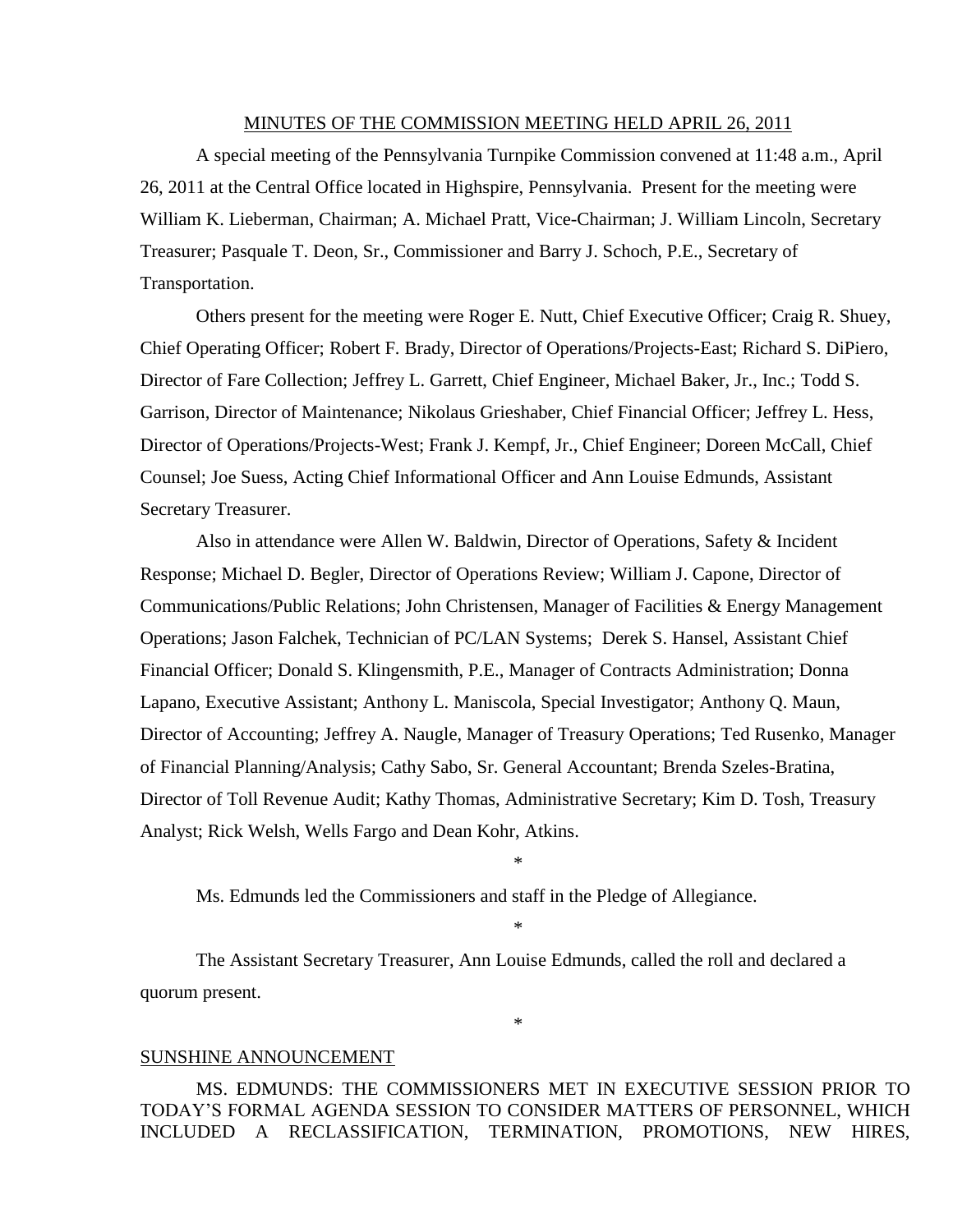VACANCIES AND REQUESTS TO POST AND FILL A POSITION IN THE OPERATION AND INCIDENT RESPONSE UNIT.

THE COMMISSIONERS ALSO DISCUSSED DOCKET NO. AR-01049 AND ENGAGED IN NON-DELIBERATIVE INFORMATIONAL DISCUSSIONS REGARDING VARIOUS ACTIONS AND MATTERS, WHICH HAVE BEEN APPROVED AT PREVIOUS PUBLIC MEETINGS.

\*

#### PUBLIC COMMENT

MS. EDMUNDS: THE PUBLIC IS WELCOME AT THIS TIME TO ADDRESS THE COMMISSION REGARDING ITEMS LISTED ON THE AGENDA OR OTHER ITEMS NOT LISTED ON THE AGENDA THAT ARE WITHIN THE COMMISSION'S AUTHORITY OR CONTROL.

IN ORDER TO CONDUCT AN ORDERLY, EFFICIENT, EFFECTIVE AND DIGNIFIED MEETING, ALL PERSONS WISHING TO ADDRESS THE COMMISSION SHOULD HAVE SIGNED IN AND REQUESTED TIME TO SPEAK. IF YOU HAVE NOT DONE SO, YOU ARE INVITED TO DO SO.

COMMISSIONERS, WE HAVE NO REQUESTS TO ADDRESS THE COMMISSION. AT THIS TIME WE ASK ALL VISITORS TO STAND AND INTRODUCE YOURSELF.

RICK WELSH, WELLS FARGO DEAN KOHR, ATKINS

MS. EDMUNDS: THIS CONCLUDES THE PUBLIC COMMENT SECTION OF THE MEETING.

\*

#### MINUTES OF THE MEETING

Motion-That the Minutes of the meeting held April 5, 2011 be approved and filed-was made by Commissioner Lincoln, seconded by Commissioner Schoch; and passed unanimously.

\*

#### COMMUNICATIONS

Motion-That the Commission accepts and files the memos received from the Chief Counsel and the Manager of Strategic Sourcing and Asset Management-was made by Commissioner Lincoln, seconded by Commissioner Deon; and passed unanimously.

\*

### PERSONNEL

Motion-That the Commission approves the Personnel as submitted-was made by Commissioner Lincoln, seconded by Commissioner Deon; and passed unanimously.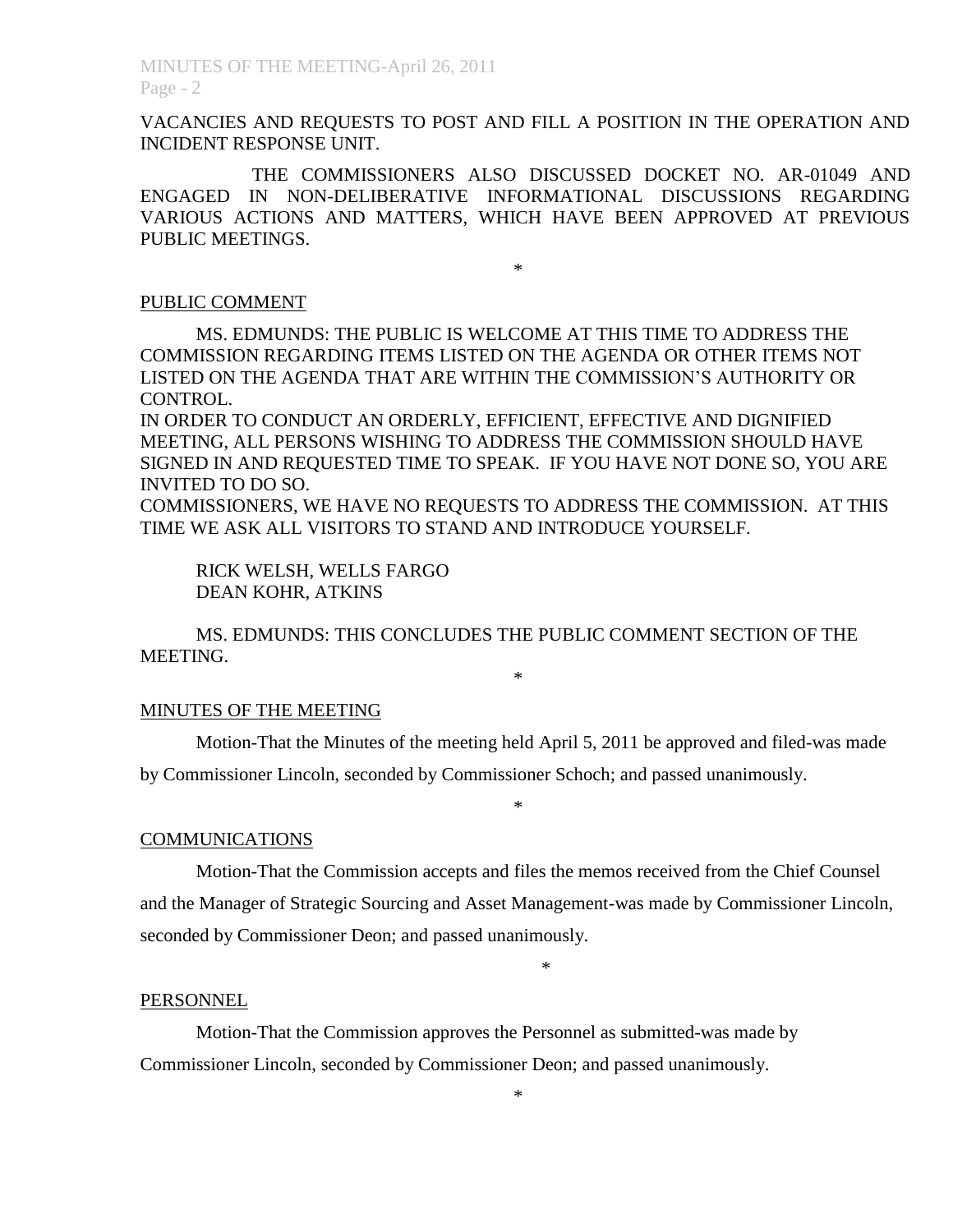#### NEW BUSINESS

### Reinvestments, Liquidations and Purchase of Securities

Upon the motion by Commissioner Lincoln, seconded by Commissioners Deon, the following Resolution was presented for adoption:

#### RESOLUTION

BE IT RESOLVED that The Pennsylvania Turnpike Commission hereby ratifies the action of the Assistant Chief Financial Officer, with approval of the Consulting Engineer, in directing the Trustee to make the foregoing reinvestments, liquidations and purchases; and

BE IT FURTHER RESOLVED that copies of the Resolution certified by the Assistant Secretary Treasurer shall be forwarded to the Trustee as required in Article VI, Section 602 of the 2001 Amended and Restated Trust Indenture.

The following members voted yea: Commissioners Lieberman, Pratt, Lincoln, Deon and Schoch; the motion passed unanimously.

\*

#### AGREEMENTS

Motion-That the Commission approves the negotiation and execution of the Amendments, Supplemental Agreement and Agreements and approves advertising for the items listed in memos "a" through "d":

- a. Amendment to our agreement with General Dynamics Information Technologies for the Electronic Bidding System (EBS), to exercise our final option to renew the agreement for an additional year; at an additional cost of \$725,000.00;
- b. Supplemental Agreement with Greenhorne & O'Mara for project collaboration system Constructware, for an increase of \$619,204.44; increasing the not-to-exceed amount to \$1,519,204.44;
- c. Interagency Agreement with the Pennsylvania State Police for patrol coverage of the Findlay Connector, at a rate of \$13,391.96 per month;
- d. Amendment to our agreement with TransCore for the Communications Systems Maintenance contract, to exercise our final option to renew the agreement until May 2012; at an approximate additional annual cost of \$3,100,000.00; and approve advertising for a vendor to support the microwave system.

-was made by Commissioner Lincoln, seconded by Commissioner Pratt; and passed unanimously.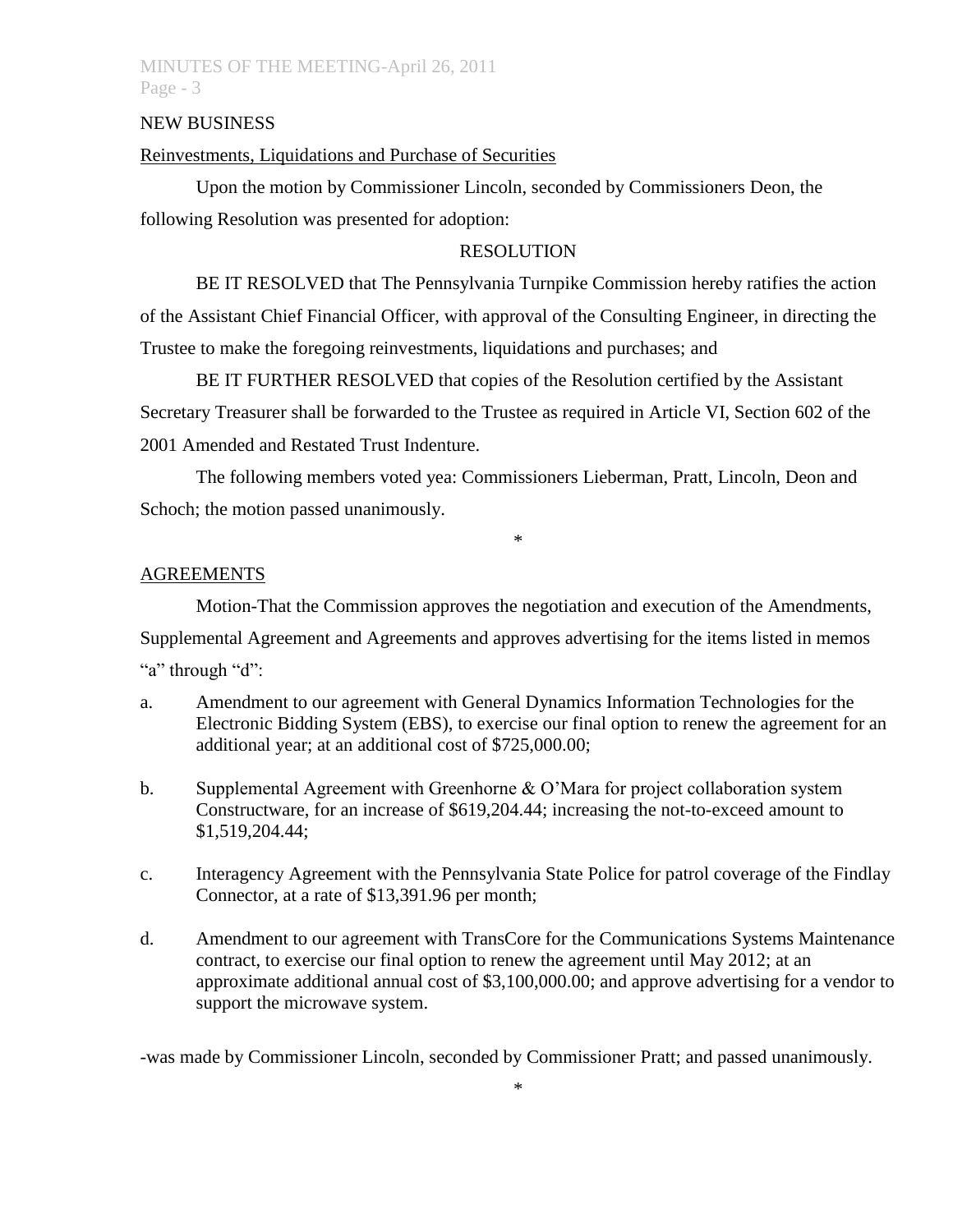### RIGHT-OF-WAY REQUEST

Motion-That the Commission approves the Right-of-Way Requests for the items listed in

memos "a" through "f":

- a. Authorize the acquisition of Right-of-Way #8995-R09, a partial take parcel, necessary for Rt. 903 Slip Ramp; by issuing payment in the amount of \$16,700.00 payable to Penn Forest Township, representing fair market value; authorize the appropriate Commission officials to execute the agreement of sale; authorize the payment of additional statutory damages as calculated by the Legal Department and approved by the Chief Executive Officer; and payment of the fair market value to the property owner is contingent upon the delivery of a deed prepared by the Legal Department;
- b. Authorize the acquisition of Right-of-Way #14069-RB, a temporary construction easement, necessary for the total reconstruction project from MP 40.00 to MP 48.00; by issuing payment in the amount of \$500.00 payable to Patrick M. Stewart, representing fair market value; authorize the appropriate Commission officials to execute the temporary construction easement; authorize the payment of additional statutory damages as calculated by the Legal Department and approved by the Chief Executive Officer; and payment of the fair market value to the property owner is contingent upon the delivery of an executed Temporary Construction Easement as prepared by the Legal Department;
- c. Relinquish the condemnation claim on Right-of-Way #14135, a total take parcel for construction of the Southern Beltway , until a time closer to construction, allowing claimant to continue his business operations; and authorize payment of cost, expenses and damages, if any, suffered by reason of the condemnation;
- d. Authorize the acquisition of Right-of-Way #14124, a total take parcel, necessary for construction of the Southern Beltway; by issuing payment in the amount of \$134,806.41, payable to Nathan Zarichnak & Associates, LLC, Escrow Agent, representing fair market value, prorated taxes and recording fees; authorize the appropriate Commission officials to execute the agreement of sale; authorize the payment of additional statutory damages as calculated by the Legal Department and approved by the Chief Executive Officer; and payment of the fair market value to the property owners is contingent upon the delivery of a deed prepared by the Legal Department;
- e. Authorize payment to James A. Hercik, in the amount of \$6,085.00, for damage to his property during the construction of the Park and Ride facility in Fayette County;
- f. Authorize settlement of Right-of-Way #6408-A, a partial take parcel, necessary for the total reconstruction project from MP A20.00 to MP A30.00; by issuing settlement payment the amount of \$21,000.00, payable to Buckley, Brion, McGuire, Morris & Sommer, LLP; authorize payment of additional statutory damages as calculated by the Legal Department and approved by the Chief Executive Officer; and payment of the settlement amount to the property owner is contingent upon the execution and delivery of the settlement agreement as prepared by the Commission's counsel.

-was made by Commissioner Lincoln, seconded by Commissioner Pratt; and passed unanimously.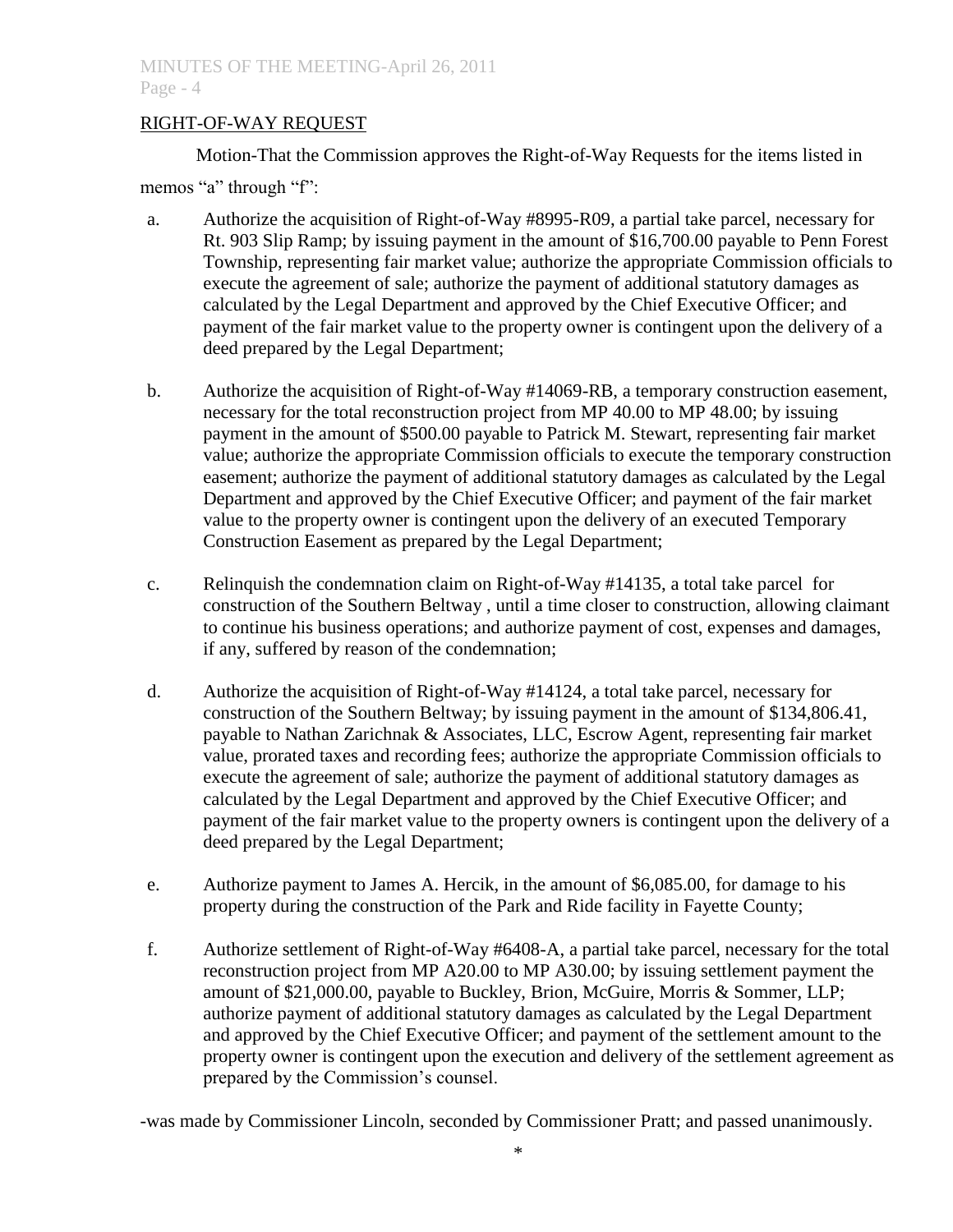### APPROVE ADVERTISING

Motion-That the Commission approves advertising for the items listed in memos "a" through "d":

- a. ATM services at Central Office Building and the Service Plazas;
- b. Armored Courier Services;
- c. Contract #A-025.67R001-3-02 for pavement patching between MP A25.67 and MP A31.13, not included in approved Capital Plan;
- d. Contract #A-120.40R001-3-02 for bituminous resurfacing between MP A120.40 and MP A125.10, not included in approved Capital Plan.

-was made by Commissioner Lincoln, seconded by Commissioner Deon; and passed unanimously.

\*

# AWARD OF BIDS, RENEWAL OF A CONTRACT, CHANGE ORDER & THE ISSUANCE OF PURCHASE ORDERS

Motion-That the Commission approves the Award of Bids, the Renewal of a Contract, a

Change Order and the Issuance of Purchase Orders for the items listed in memos "a" through "d":

| a. | Exercising our option to renew the contract for Bituminous Materials: |             |
|----|-----------------------------------------------------------------------|-------------|
|    | <b>Handwerk Materials:</b>                                            | \$2,000.00  |
|    | IA Construction Corp:                                                 | \$10,000.00 |
|    | Lindy Paving Inc.:                                                    | \$11,000.00 |
|    | <b>Russell Standard Corp:</b>                                         | \$5,000.00  |
|    | Hanson Aggregates BMC:                                                | \$10,000.00 |
|    | HEI-WAY LLC:                                                          | \$12,000.00 |
|    | New Enterprise Stone & Lime:                                          | \$55,000.00 |
|    | The Lane Construction Corp:                                           | \$2,500.00  |
|    | <b>Hempt Bros:</b>                                                    | \$4,000.00  |
|    | Pennsy Supply - Harrisburg:                                           | \$4,000.00  |
|    | <b>Valley Quarries:</b>                                               | \$16,000.00 |
|    | Lebanon Materials:                                                    | \$2,000.00  |
|    | Silver Hill Quarry:                                                   | \$10,000.00 |
|    | Sanatoga Asphalt:                                                     | \$8,000.00  |
|    | H & K Materials:                                                      | \$4,000.00  |
|    | Eureka Stone Quarry Inc.:                                             | \$3,000.00  |
|    | <b>Locust Ridge Quarry:</b>                                           | \$6,000.00  |
|    | <b>Dunmore Materials:</b>                                             | \$1,000.00  |
|    | <b>Eckley Asphalt:</b>                                                | \$1,000.00  |
|    | Coopersburg Asphalt:                                                  | \$1,000.00  |
|    | <b>Wilkes-Barre Materials:</b>                                        | \$22,000.00 |
|    | Eastern Industries Inc.:                                              | \$10,000.00 |
|    | Highway Materials Inc.:                                               | \$1,000.00  |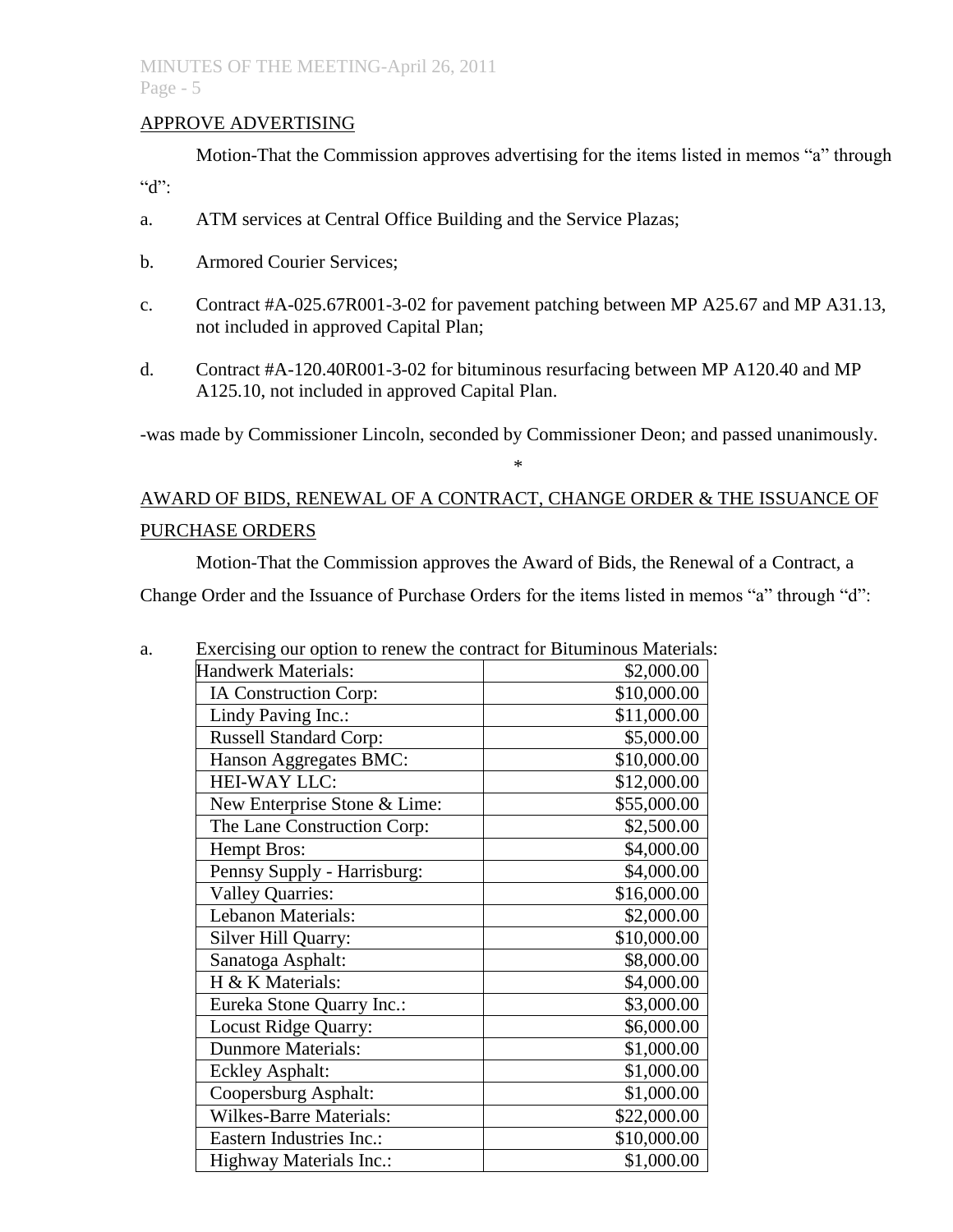| Glasgow Inc.:                     | \$4,000.00   |
|-----------------------------------|--------------|
| <b>Seaboard Asphalt Products:</b> | \$2,000.00   |
| Pennsy Supply - Slusser Bros:     | \$4,000.00   |
|                                   |              |
| Renewal Award:                    | \$210,500.00 |

- b. Change Order for preventative maintenance of the lighting on the Mon/Fayette Expressway, exercising our option to renew the contract for one year at an additional cost of \$75,000.00, increasing the purchase order to \$284,000.00;
- c. NetApp Storage Area Network (SAN) shelves, utilizing the Commonwealth's contract with Razor Technology, LLC at a total award of \$255,075.58;
- d. Vehicle lift for Searights Maintenance, utilizing the Commonwealth's contract with Stertil-Koni USA, Inc.; at total award of \$110,141.19.

-was made by Commissioner Lincoln, seconded by Commissioner Deon; and passed unanimously.

\*

### AWARD OF A CONTRACT

Motion-That the Commission approves the Award of Contract #M-034.50R001-3-02 for concrete pavement rehabilitation and joint repairs between MP M34.49 and MP M35.79 and slide repair buttress at MP M39.00, to the lowest responsive and responsible bidder, Matcon Diamond, Inc.; at a total award of \$1,044,031.78 and contingency amount of \$75,000.00-was made by Commissioner Lincoln, seconded by Commissioner Pratt; and passed unanimously.

\*

### LEGAL SETTLEMENTS AND AUTHORIZE PAYMENTS

Motion-That the Commission approves settlement of the legal issues and authorizes payments for the items listed in memos "a" through "c":

- a. Settlement in the case, *Anastasia Zabielski and Joseph Zabielski v. Pennsylvania Turnpike Commission,* and authorize payment in the settlement amount to Anastasia and Joseph Zabielski and Caputo and Marriott, P.C.;
- b. Payment of an invoice from the PA Department of General Services in the amount of \$5,178.00, which represents the Commission's premium due for the Boiler and Machinery insurance policy for fiscal year 2010-2011;
- c. Settlement in *Ken Fowler/Alex Lugin* Arbitration, and authorize the Commission officials to execute the settlement agreement and make the necessary payroll adjustments.

-was made by Commissioner Lincoln, seconded by Commissioner Pratt; and passed unanimously.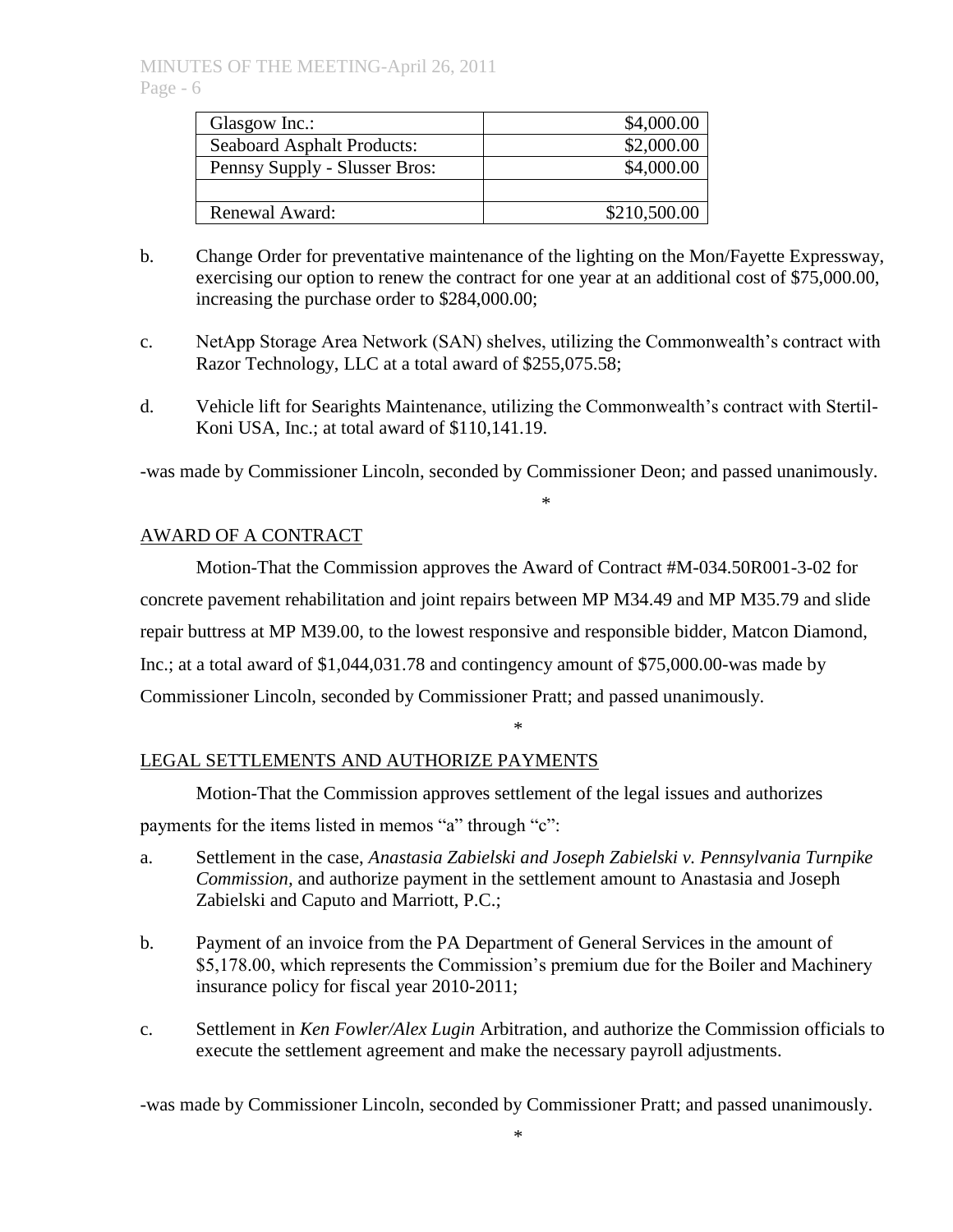### BOND RESOLUTION

Motion-THAT THE COMMISSION AUTHORIZES THE ISSUANCE OF THE PENNSYLVANIA TURNPIKE COMMISSION'S VARIABLE RATE AND/OR FIXED RATE TURNPIKE REVENUE BONDS IN AN AGGREGATE PRINCIPAL AMOUNT NOT TO EXCEED \$350,000,000 (BASED ON ISSUANCE VALUE) IN ONE OR MORE SERIES OR SUBSERIES, TAXABLE OR TAX-EXEMPT, TO REFUND THE COMMISSION'S TURNPIKE MULTI-MODAL REVENUE BONDS, SERIES B-2 OF 2008 THROUGH B-6 OF 2008, CURRENTLY OUTSTANDING IN THE PRINCIPAL AMOUNT OF \$298,330,000; AUTHORIZING THE REPLACEMENT OF THE ORIGINAL LETTERS OF CREDIT FOR THE COMMISSION'S TURNPIKE MULTI-MODAL REVENUE BONDS, SERIES B-1 OF 2008 AND SERIES C OF 2008, CURRENTLY OUTSTANDING IN THE PRINCIPAL AMOUNT OF \$150,000,000 WITH ONE OR MORE NEW LETTERS OF CREDIT TO BE ISSUED BY BARCLAYS BANK PLC AND THE REMARKETING OF SUCH BONDS; AUTHORIZING THE EXECUTION, DELIVERY AND DISTRIBUTION OF THE FOLLOWING: (1) ONE OR MORE SUPPLEMENTAL TRUST INDENTURES TO THE RESTATED INDENTURE; (2) ONE OR MORE PRELIMINARY OFFICIAL STATEMENTS OR PRELIMINARY PRIVATE PLACEMENT MEMORANDA, IF REQUIRED; (3) ONE OR MORE OFFICIAL STATEMENTS, PRIVATE PLACEMENT MEMORANDA OR REMARKETING MEMORANDA; (4) ONE OR MORE PURCHASE CONTRACTS OR PRIVATE PLACEMENT AGREEMENTS; (5) AGREEMENTS FOR THE PROVISION OF ONE OR MORE CREDIT FACILITIES AND RELATED AGREEMENTS; (6) ONE OR MORE REMARKETING AGREEMENTS AND CONTINUING DISCLOSURE AGREEMENTS; AND (7) ANY OTHER NECESSARY OR APPROPRIATE DOCUMENTS OR CERTIFICATES; AUTHORIZING APPOINTMENT OF BOND COUNSEL, AND ONE OR MORE UNDERWRITERS, DIRECT PURCHASERS, FINANCIAL ADVISORS, REMARKETING AGENTS OR OTHER PROFESSIONALS; AUTHORIZING THE TAKING OF FURTHER ACTION; RATIFYING PRIOR ACTIONS; REPEALING INCONSISTENT RESOLUTIONS; AND DECLARING THAT THIS RESOLUTION SHALL BE LIBERALLY CONSTRUED-was made by Commissioner Lincoln, seconded by Commissioner Pratt; and passed unanimously.

### ITEMS ADDED TO THE FORMAL AGENDA

\*

### CHANGE ORDERS

Motion-That the Commission approves Change Orders for the items listed in memos "a" and

 $~\lq\lq\lq\lq\lq\lq\lq$ 

- a. Change Order #3 for Contract #T-282.00R001-3-02 with Kinsley Construction Co., Inc. for bituminous overlay between MP 282.00 and MP 292.00, for an increase of \$493,875.10; necessary for normal quantity adjustments necessary to balance items to actual work completed to date and changes to reprofile the existing roadway at MP 301.20 EB;
- b. Change Order #3 for Contract #A-020.00T002-3-02 with J.F. Shea Construction, Inc. for the replacement of Bridge NB-129 at MP A27.20, for an increase of \$690,228.91, necessary for milling, paving, subbase for bridge approaches, additional overhead costs due to the time extension, HPC placement with pump truck, snow removal, deck forms, additional support for utilities, winter curing method for concrete and signage.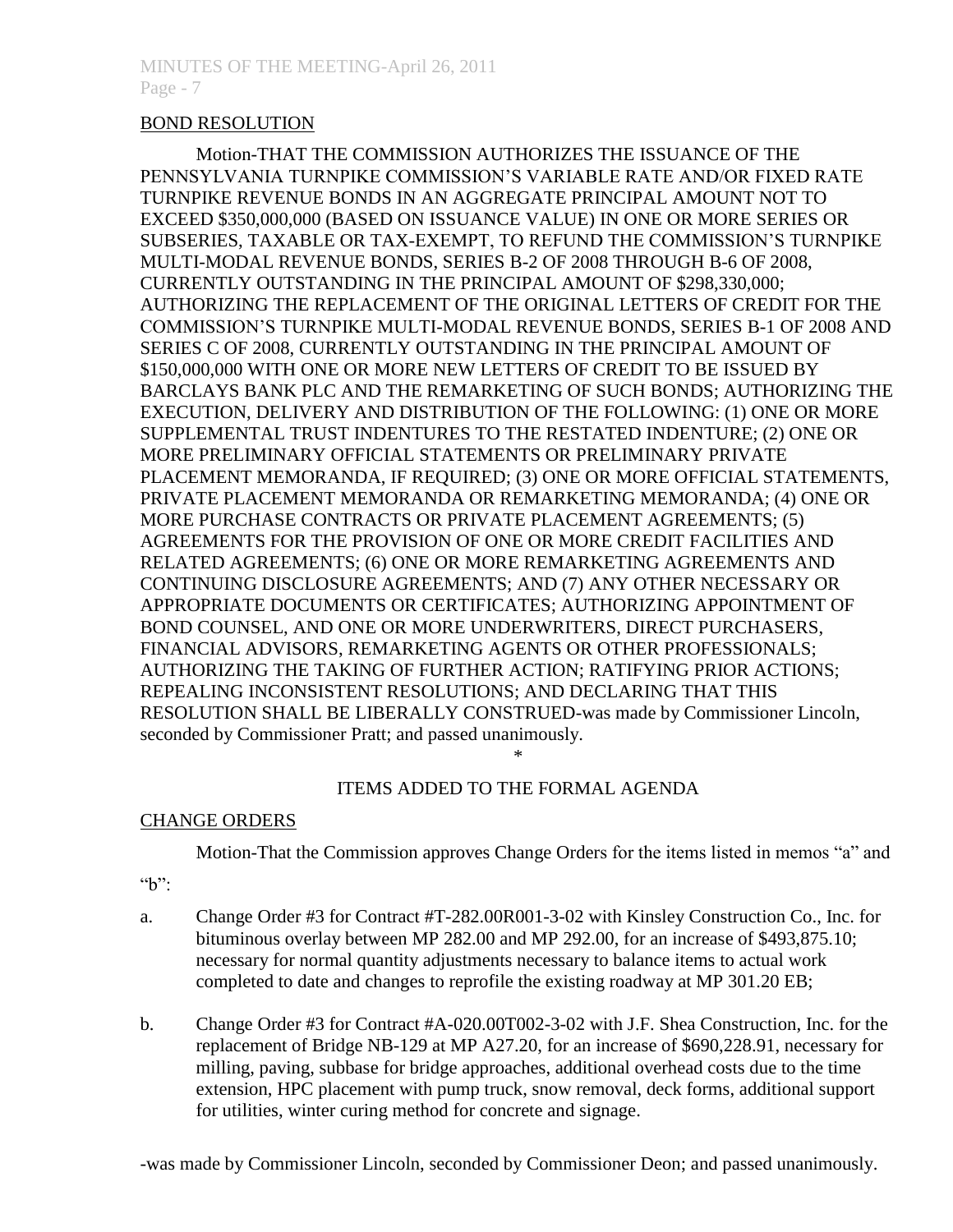### CHANGE ORDERS AND FINAL PAYMENTS

Motion-That the Commission approves Change Orders and Final Payments for the items

\*

listed in memos "a" through "f":

- a. Change Order #1 and Final Payment for Contract #T-025.00R001-3-02 with Lindy Paving, Inc. for bituminous resurfacing between MP 24.90 and MP 30.80 and Access Ramp construction at MP 15.90; for an increase of \$614,825.62, making the final contract value \$6,575,584.20 and a final amount due of \$1,276,334.07;
- b. Change Order #1 and Final Payment for Contract #EN-00088-03-05 with Lindy Paving, Inc. for roadway and miscellaneous repairs between MP 0.00 and MP 75.39, Turnpike 60, 66 and 42; for a decrease of \$616,950.95, making the final contract value \$133,049.05 and a final amount due of \$6,652.45;
- c. Change Order #1 and Final Payment for Contract #EN-00094-03-04 with J.P.S. Construction, Inc. for bridge repairs between MP 236.22 and MP 358.11; for an increase of \$182,170.21, making the final contract value \$982,170.21 and a final amount due of \$198,170.21;
- d. Change Order #6 and Final Payment for Contract #T-220.00T001-3-02 with Hempt Bros., Inc. for ramp reconstruction and replacement of Bridge EB-100B at the Carlisle Interchange; for a decrease of \$132,320.44, making the final contract value \$11,832,639.88 and a final amount due of \$228,717.76;
- e. Change Order #2 and Final Payment for Contract #EN-00049-03-10 with Bi State Construction Company, Inc. for sound barrier and collision damage repairs from MP 334.16 to MP 351.08; for an increase of \$59,229.87, making the final contract value \$843,216.62 and a final amount due of \$113,892.39;
- f. Change Order #8 and Final Payment for Contract #M-015.30X001-3-01 with Walsh Construction for construction of Section 51A1 on the Mon/Fayette Expressway; for a decrease of \$1,300.23; making the final contract value \$73,304,455.61 and a final amount due of \$731,757.33.

-was made by Commissioner Lincoln, seconded by Commissioner Pratt; and passed unanimously.

\*

### SUPPLEMENTAL AGREEMENTS

Motion-That the Commission approves the preparation and execution of supplemental agreements and time extensions for Orion Land Services, Inc. and Keystone Acquisition Services, Inc. for right-of-way acquisition services for the Southern Beltway-was made by Commissioner Lincoln, seconded by Commissioner Deon; and passed unanimously.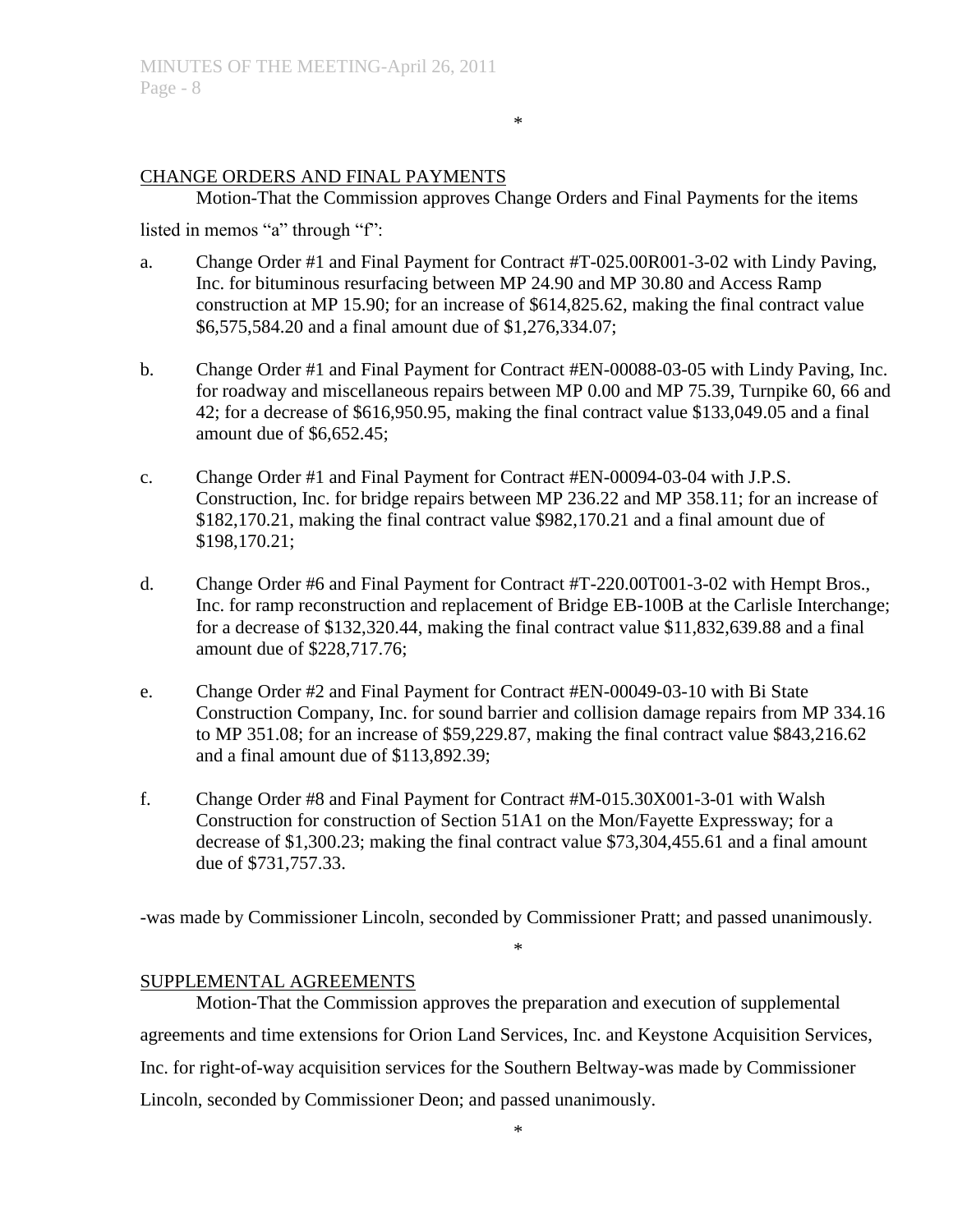#### RULES AND REGULATIONS

Motion-That the Commission approves the revisions to the Rules and Regulations for the Governance of the Turnpike Commission-was made by Commissioner Deon, seconded by

Commissioner Pratt; and passed unanimously.

#### NEXT MEETING

MS. EDMUNDS: WE HAVE NO POST-FORMAL MEETING TODAY. THE NEXT FORMAL COMMISSION MEETING WILL BE TUESDAY, MAY 10, 2011. COMMISSIONERS, I HAVE NO ADDITIONAL ITEMS FOR CONSIDERATION. I REQUEST A MOTION FOR ADJOURNMENT.

\*

### ADJOURNMENT

Motion-That this meeting of The Pennsylvania Turnpike Commission be adjourned at 11:55 a.m.-was made by Commissioner Deon, seconded by Commissioner Pratt; and passed unanimously.

\*

### PREPARED BY:

Ann Louise Edmunds Assistant Secretary Treasurer

### 04-26-11 **APPROVED BY:**

J. William Lincoln Secretary Treasurer